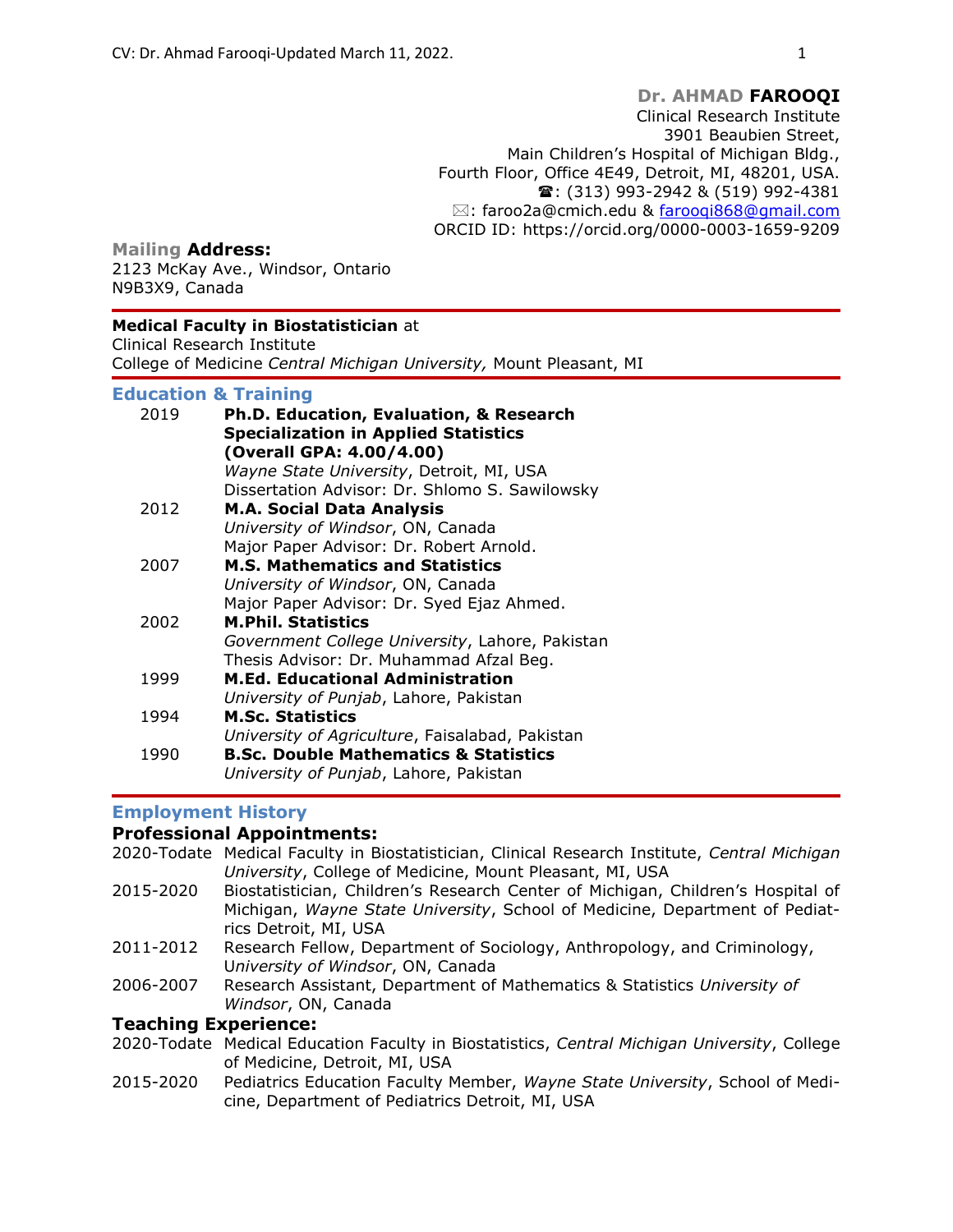# Teaching Workshops:

- List of Statistical Topic Presented to Faculty, Fellows, and Residents
- ANOVA Comparing More Than Two Groups with GraphPad Prism (2022)
- Introduction to Non-Parametric Methods with GraphPad Prism (2022)
- Categorical Data Analysis with GraphPad Prism (2021)
- Basic Statistics with GraphPad Prism (2021)
- Measures of Relative Association in Categorical data (2021)
- Statistics in Systematic Reviews and Meta-Analysis (2021)
- Introduction to Survival Analysis-I (2021)
- Introduction to Survival Analysis-II (2021)
- Statistical Power Analysis for Comparing Proportions (2020)
- Statistical Power Analysis for Comparing Means (2020)
- Statistical Methods Comparing More Than Two Groups-ANOVA-I (2020)
- Statistical Methods Comparing More Than Two Groups-ANOVA-II (2020)
- Measures of Association in Categorical data- I (2019)
- Measures of Association in Categorical data- II (2019)
- Simple Linear Regression & Correlation (2019)
- Estimation of Parameters by Confidence Interval (2018)
- Super Six Statistical Distributions in Clinical Studies (2018)
- Introduction to Statistics in Clinical Trials (2017)
- Application of Logistic Regression in Clinical Reports (2017)
- Non-Parametric Methods in Statistics (2016)
- Statistical Methods for Quality Improvement (2016)
- Statistical Power & Estimation of Sample Size in Medical Sciences (2016)
- Test of Significance (2016)
- Analysis of Categorical Data with Chi-Square Test (2016)
- Statistical Process Control for SIRS and Sepsis data (2016)
- Some Basic Concepts in Statistics (2016)
- Estimation of Parameters in Statistics (2015)
- Statistical Methods for Quality Improvement (2015)
- Early Identification and Timely management of Pediatric Sepsis (2015)
- Statistical Analysis with Sensitivity, Specificity, and ROC Curves (2015)

2011-2012 **Teaching Assistant**, Department of Sociology, Anthropology, and Criminology, University of Windsor, ON, Canada

# Course Assisted:

• Intermediate Statistics

2008-2008 Lecturer in Mathematics, King Fahd University of Petroleum and Minerals, HBCC, Saudi Arabia

# Courses Taught:

- Preparatory Mathematics-I
- Preparatory Mathematics-II
- Applied Calculus
- Finite Mathematics
- Differential Equations

2006-2007 **Teaching Assistant**, Department of Mathematics & Statistics University of Windsor, ON, Canada

# Courses Assisted:

- Differential Calculus
- Integral Calculus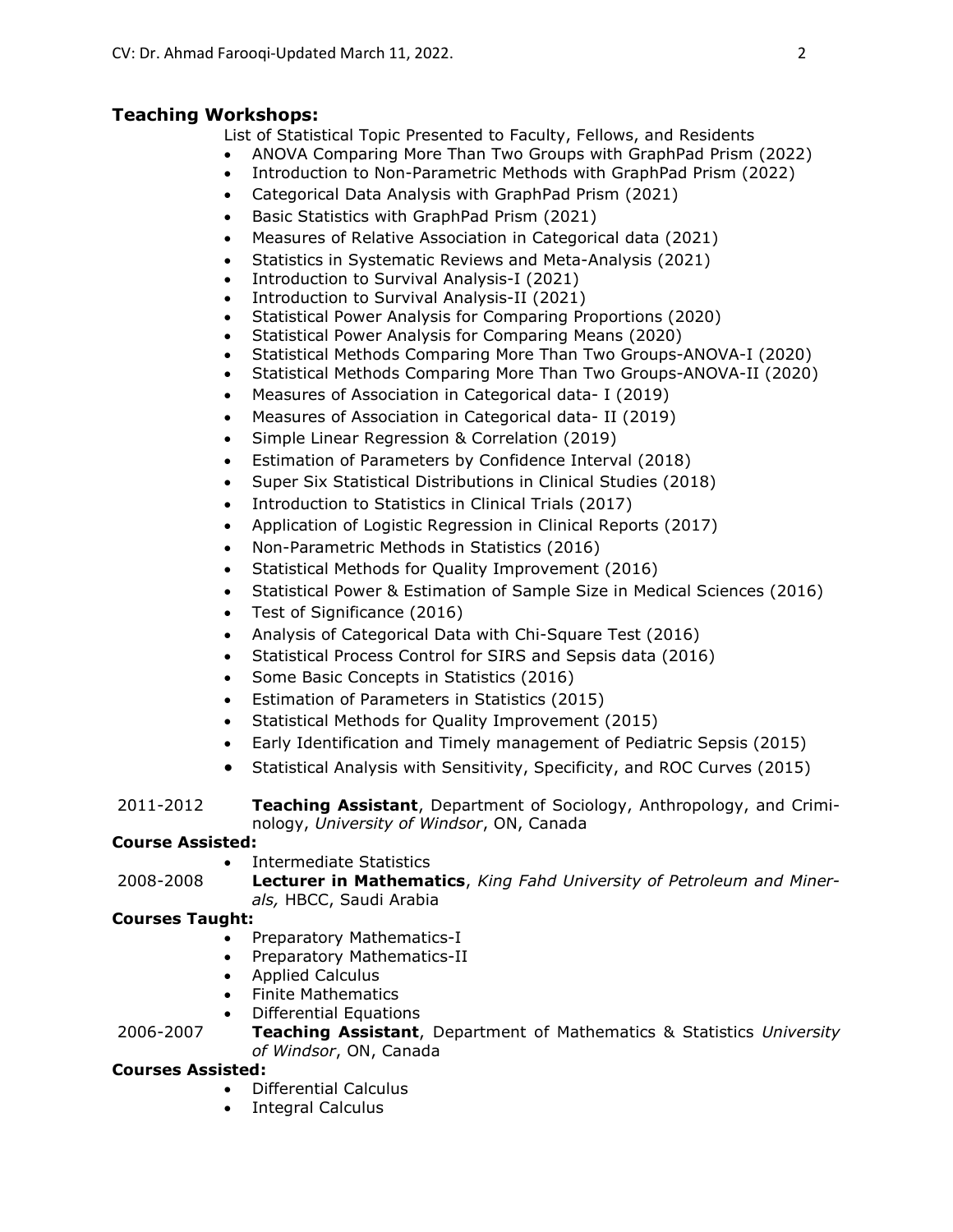- Introduction to Probability
- 1997-2005 Lecturer in Statistics, Garrison Post Graduate College for Men, Lahore Cantt. Pakistan.

# Courses Taught:

- Introduction to Statistics
- Measures of Central Tendency
- Measures of Variability
- Index Numbers
- Introduction to Probability
- Random Variable & Probability distributions
- Discrete Probability distributions
- Continuous Probability distributions
- Time series Analysis
- Correlation and Regression Analysis
- Survey Sampling
- Estimation of Parameters
- Testing of Hypothesis
- Analysis of Variance
- Analysis of Covariance
- Experimental Design
- Non-parametric Statistics

# 1996-1997 Lecturer in Statistics, Sigara Degree College, Lahore, Pakistan

# Statistical Software & IT Skills:

- 2011 Advance SAS Programming, Metro College of Technology, Toronto, ON, Canada
- 2011 Fundamentals of SAS Programming, Metro College of Technology, Toronto, ON, Canada

ADVANCE KNOWLEDGE AND EXPERIENCE: SAS, IBMSPSS, STATA, R, LATEX, AMOS, SMART BOARD, MINITAB, MPLUS, PASS, NCSS, GRAPHPAD PRISM, & FORTRAN.

#### Certification & Training

- SAS, Certified Base Programmer for SAS9.
- Healthcare Cost and Utilization Project (H.CUP) Data Use Training.
- Collaborative Institutional Training Initiative (CITI Program) Responsible Conduct of Research.
- Collaborative Institutional Training Initiative (CITI Program) CITI Health Information Privacy and Security (HIPS) for Students and Instructors.
- Collaborative Institutional Training Initiative (CITI Program) Biomedical Investigators.
- Workplace Hazardous Materials Information System (WHMIS) Training.
- Ontario Certified Teacher.
- Boy Scouts Association.

#### Professional Recognition & Honors:

# Technical Reviewer/Editor/Judge

- 2021 Judge, Sheldon Brenner & Wolf Zuelzer Fellows Research Competitions, University Pediatricians, Central Michigan University College of Medicine.
- 2020 Judge, Sheldon Brenner Award, Department of Pediatrics, Wayne State University School of Medicine.
- 2018 Judge, Wolf Zuelzer Fellows Research Competitions, Department of Pediatrics, Wayne State University School of Medicine.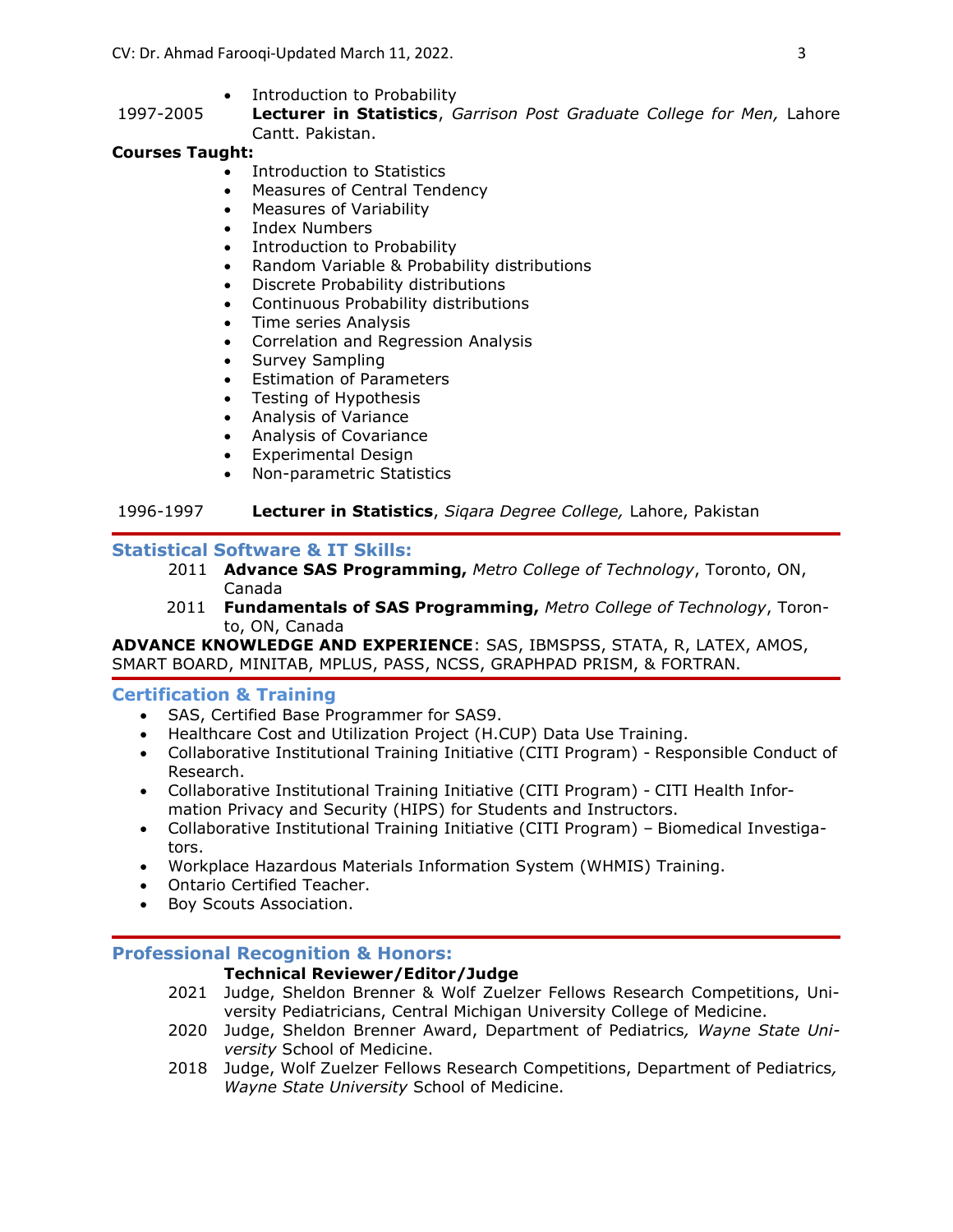- 2018 Judge, Sheldon Brenner Award, Department of Pediatrics, Wayne State University School of Medicine.
- 2018 Judge, Sheldon Brenner Award Finalists, Department of Pediatrics, Wayne State University School of Medicine.
- 2017 Grant Reviewer, Medical Student Summer Research Fellowship (MSSRF) grant Wayne State University School of Medicine.
- 2018 Reviewer, American Journal of Alzheimer's Disease & Other Dementias.
- 2019 Reviewer, International Journal of Imaging Systems and Technology.
- 2020 Reviewer, Boston Medical Center Pediatrics.
- 2021 Reviewer, Pediatrics.
- 2022 Reviewer, Clinical Pediatrics.

## Awards:

- 2020 Best article selected entitled "Rapid sequence MRI protocol in the evaluation of pediatric brain attacks" in Pediatric Neurology 2019.
- 2019 Best paper selected and awarded among the 188 papers, entitled "Simulation and comparison of Theil Sen regression, Theil Sen Siegel regression, and Quantile regression with outliers in small samples" in 15th Islamic Countries Conference on Statistical Sciences (ICCS-15).

| Role                   | <b>Funding Agent</b>                               | <b>Title</b>                                                                                                                                                            | <b>Amount</b> |
|------------------------|----------------------------------------------------|-------------------------------------------------------------------------------------------------------------------------------------------------------------------------|---------------|
| Biostatistician        | Cross Blue Shield of Michi-<br>gan                 | Brief Resolved Unexplained<br>Events: Epidemiology, Clini-<br>cal Evaluation and Patient<br>Outcomes                                                                    | \$9,957       |
| <b>Biostatistician</b> | Children's Hospital of Michi-<br>gan Foundation    | Pedestrian and Motor Vehi-<br>cle Accident Data Analysis                                                                                                                | \$4,836       |
| Biostatistician        | Children's Hospital of Michi-<br>gan Foundation    | Systemic Steroids in the ED<br>Management of<br>Mild<br>to<br>Moderate Pediatric Asthma<br>Exacerbations                                                                | \$7,160       |
| Biostatistician        | Blue Shield<br>of<br>Michigan<br>Foundation        | Systemic Steroids in the<br>Department<br>Emergency<br>(ED) Management of Mild to<br>Moderate                                                                           | \$7,102       |
| <b>Biostatistician</b> | Blue Cross Blue Shield of Michi-<br>gan Foundation | The AAP BRUE CPG: Evaluation<br>of Patient Outcomes                                                                                                                     | \$9,684       |
| Biostatistician        | Blue Shield<br>of<br>Michigan<br>Foundation        | Improving time to analgesia in<br>children with acute long bone<br>fractures in the Pediatric                                                                           | \$10,000      |
| <b>Biostatistician</b> | Blue Shield<br>of<br>Michigan<br>Foundation        | Bladder Stimulation Technique<br>for Clean Catch Urine Collection<br>in Infants: Assessing Impact on<br>Patients and Providers in a Pe-<br>diatric Emergency Department | \$13,971      |
| Biostatistician        | Blue Cross Blue Shield of Michi-<br>gan            | Psychiatric Medication Errors in<br>a PED                                                                                                                               | \$10,000      |

2015-Todate **Funded Research/Grants:** 

2015-16 I have been working as a Biostatistician with Prashant Mahajan, M.D, on an awarded of \$5.76 million grant at 50% salary support.

#### Scholarships & Grants:

2019 Travel Grant for Proc.15th Islamic Countries Conference on Statistical sciences

2019 Travel Grant for Pediatric Academic Societies (PAS) Meeting.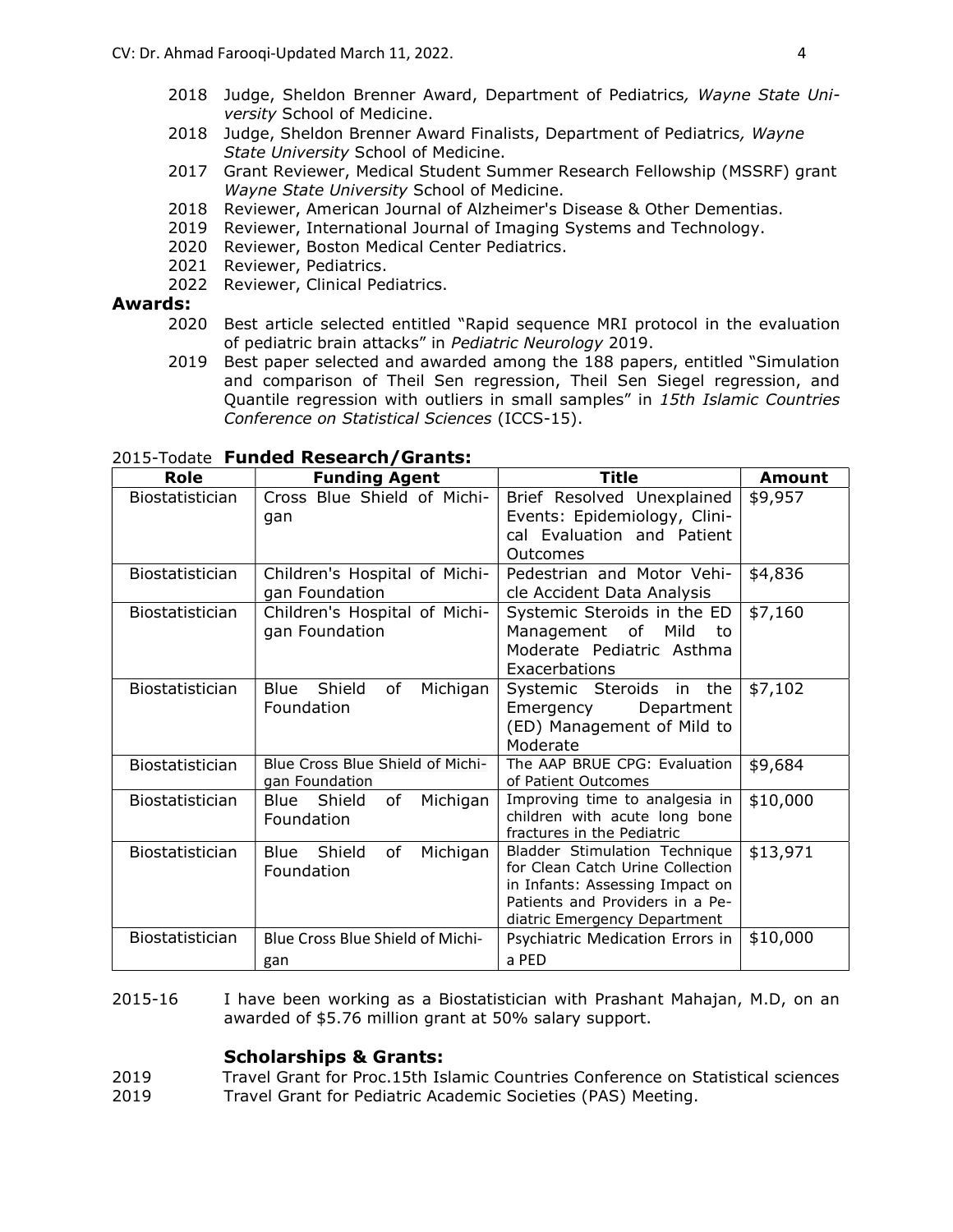- 2018 Travel Grant for Pediatric Academic Societies (PAS) Meeting.
- 2016-19 Full tuition scholarship provided by Wayne State University covered my studies towards the Ph.D. program.

### Lectures & Presentations:

- 2022 Two, one-hour didactic statistical presented to faculty, attending, resident, and fellowship physicians at Central Michigan University, Fellows Conference held at Children's Hospital of Michigan.
- 2021 Six, one-hour didactic statistical presented to faculty, attending, resident, and fellowship physicians at Central Michigan University, Fellows Conference held at Children's Hospital of Michigan.
- 2020 Three, one-hour didactic statistical presented to faculty, attending, resident, and fellowship physicians at Wayne State University Department of Pediatric, Fellows Conference held at Children's Hospital of Michigan.
- 2019 Four, one-hour didactic statistical presented to faculty, attending, resident, and fellowship physicians at Wayne State University Department of Pediatric, Fellows Conference held at Children's Hospital of Michigan.
- 2018 Six, one-hour didactic statistical lectures presented to residents, research fellow doctors and faculty members at Wayne State University Department of Pediatric, Fellows Conference held at Children's Hospital of Michigan.
- 2017 Two, one-hour didactic statistical lectures presented at Wayne State University Department of Pediatric Fellows Conference held at Children's Hospital of Michigan.
- 2016 Seven, one-hour didactic statistical lectures presented at Wayne State University Department of Pediatric Fellows Conference held at Children's Hospital of Michigan.
- 2015 Four, one-hour didactic statistical lectures presented to residents, research fellow doctors and faculty members at Wayne State University, School of Medicine.
- 2012 The influence of sex, age, marriage, income, rank, the position held, and stress on overall job satisfaction among the academic staff of the University of Windsor.
- 2011 Effect of Using Computer on Person's Weight at University of Windsor.
- 2007 Methods of estimation after group sequential at University of Windsor.
- 2006 Four, projects presented at Statistical consulting center on "A statistical analysis to see if laser acupuncture + education helps with smoking cessation as compared to only education or no treatment", "Selection of sample size and to study whether a new drug reduces the incidence of disease from a population in a randomized double-blind clinical trial", "Model fitting on fuel ejection data", "Analysis of the efficacy of an epithelial stress test" and "Analysis of experience and consistency in operating an EDS system" at Department of Statistics, University of Windsor, Ontario, Canada.

#### Professional Development & Affiliations:

- Member, Biostatistics Journal Club at Wayne State University (2015-Todate).
- Member, Ontario College of Teachers (2011-2015).
- Honorary member, The Pie Club of the Mathematics and Statistics program at the University of Windsor (2006-Todate).
- Member, Ontario Association for Mathematics Education (2010-2011).
- Member, American Statistical Association (2006-2010).
- Member, Islamic Society of Statistical Sciences (1997-2004).

#### Conferences Attended:

- Attended 15th Islamic Countries Conference on Statistical Sciences (ICCS-15)-Lahore, Pakistan (2019).
- Attended Pediatric Academic Societies (PAS) meeting-Baltimore, MA (2019).
- Attended Pediatric Academic Societies (PAS) meeting-Toronto, ON (2018).
- Attended 17<sup>th</sup> Annual Pediatric Research Day at Wayne State University-Detroit, MI (2018).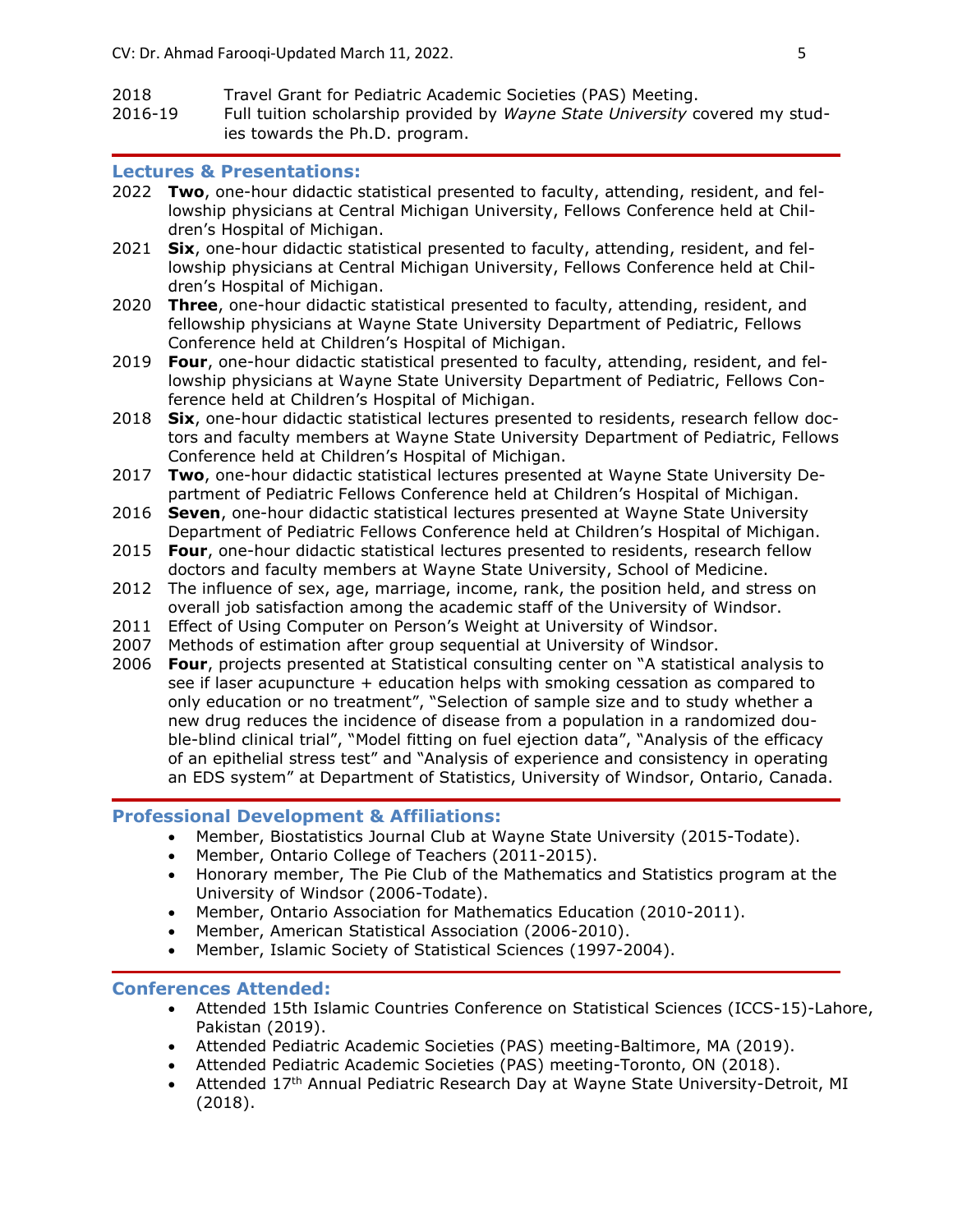- Attended Annual Michigan SAS Users Group Conference- Lensing, MI (2017).
- Attended 16<sup>th</sup> Annual Pediatric Research Day at Wayne State University-Detroit, MI (2017).
- Attended 3rd Annual Social Justice in Education Conference Windsor, ON (2010).
- Attended the 16<sup>th</sup> international workshop on Matrices and Statistics Windsor, ON (2007).
- Attended 8<sup>th</sup> Islamic countries conference on Statistical Sciences-Lahore (2005).
- Attended 7<sup>th</sup> PSA and Islamic countries conference on Statistical Sciences-Lahore (1999).

Invited Presentations at Conferences & Workshops:

 Invited Guest Speaker at University of Management and Technology, Lahore Pakistan as a Statistical Expert (Dec-2019).

# Poster/Abstract Presented as an Author/Co-Author:

- 1. Simulation and comparison of Theil Sen regression, Theil Sen Siegel regression, and Quantile regression with outliers in small samples, (2019) at 15th Islamic Countries Conference on Statistical Sciences (ICCS-15)
- 2. CT utilization Rates for all minor head injury patients, (2019). American Academy of Allergy Asthma & Immunology Annual Meeting, San Francisco, CA.
- 3. Can Obesity Alter the Immune Response to Childhood Vaccinations? (2019). American Academy of Allergy Asthma & Immunology Annual Meeting, San Francisco, CA.
- 4. Brief Resolved Unexplained Events: Redefining Higher Risk, (2019). Pediatric Academic Societies (PAS) Meeting.
- 5. Urinary Tract Infection in Febrile Children with Sickle Cell Anemia, (2019). Pediatric Academic Societies (PAS) Meeting.
- 6. Response to Fluid Bolus in Neonates with Acute Kidney Injury-A Retrospective Study, (2019). Pediatric Academic Societies (PAS) Meeting.
- 7. Fluid Bolus Administration in Neonates with Acute Kidney Injury A Survey of Clinical Practice, (2019). Pediatric Academic Societies (PAS) Meeting.
- 8. Placental pathology and association with pattern of brain injury on magnetic resonance imaging in patients treated with therapeutic hypothermia for hypoxic ischemic encephalopathy, (2019). Pediatric Academic Societies (PAS) Meeting.
- 9. Effect of maternal Marijuana use on newborn treated for Neonatal Abstinence Syndrome, (2019). Pediatric Academic Societies (PAS) Meeting.
- 10. Clean Catch Urine Collection (CCU) in Infants: Impact on Patients and Providers in a Pediatric Emergency Department (PED), (2018). Pediatric Academic Societies (PAS) Meeting.
- 11. Emergency Department Procedural Sedation in Children with Autism Spectrum Disorder, (2018). Pediatric Academic Societies (PAS) Meeting.
- 12. Improving Analgesia for Long Bone Fractures in the Pediatric Emergency Department, (2018). Pediatric Academic Societies (PAS) Meeting.
- 13. Clinical Implications of Thrombocytopenia in Patients with Down syndrome and congenital heart disease, (2018). Pediatric Academic Societies (PAS) Meeting.
- 14. Noble JR, Zarling B, Geesey T, Smith E, Dulgheru E, Gill G, Desai S, Kaur N, Faroogi A., Yassir W, Sethuraman U, (2017). Analgesic Administration in the Pediatric Emergency Department for Patients with Isolated Long-Bone Fractures. Paper presented at: Scientific Session 4A: Issues in Emergency Medicine. 2017 Annual Meeting of the Pediatric Trauma Society; November 2-4, 2017.
- 15. Jennifer Noble, MD, Daryl Tiong, MS2, Mordechai Sadowsky, MS2, Faroogi A., Earl Hartwig, MD, FAAP, (2016). Online Initiative to Improve Education for Trainees at the Children's Hospital of Michigan Emergency Department.
- 16. Jon R. Felt, Chelsey Yurkovich, Danielle M. Garshott, Deepak Kamat, Ahmad Farooqi, (2017). The Utility of Real-Time Quantitative Polymerase Chain Reaction Genotype De-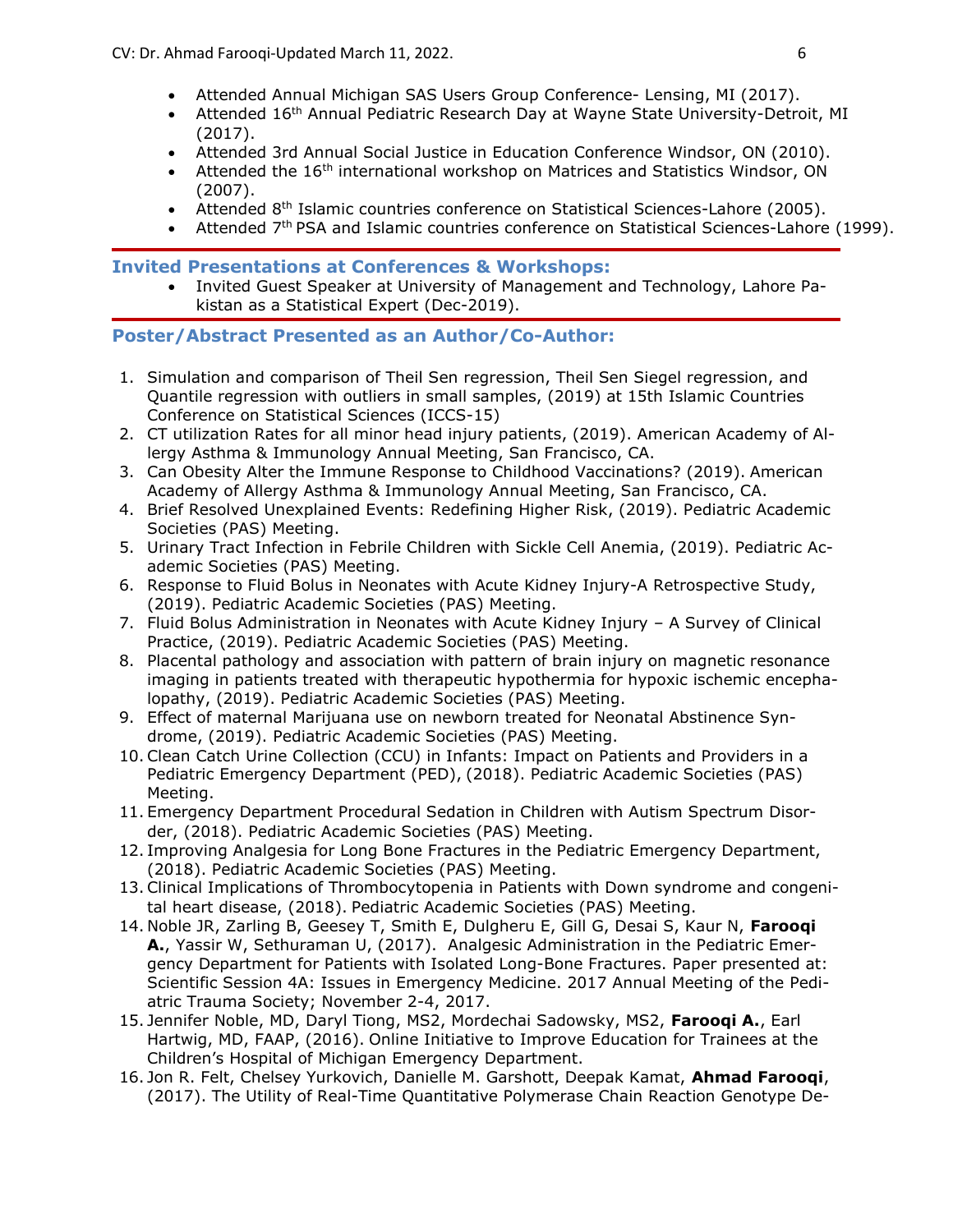tection in the Diagnosis of Urinary Tract Infections in Children. Poster presented at 16<sup>th</sup> Annual Pediatric Research Day 2017, at Wayne State University, School of Medicine.

- 17. Paul R. Barach, Gerald F. Cox, James D. Wilkinson, Ron L. Thomas, Steven D. Colan, Jeffrey A. Towbin, Ahmad A. Farooqi, Christina Cordero, Steven E. Lipshultz, (2017). Spectrum of Gene Mutations in Pediatric Hypertrophic Cardiomyopathy. Poster presented at 16th Annual Pediatric Research Day 2017, at Wayne State University, School of Medicine.
- 18. Melori McDonald, Christine Sandison, Ahmad Faroogi, (2016). Medication Management Skills of Adolescent Inflammatory Bowel Disease Patients. Poster presented at Children's Hospital of Michigan.

# Selected Publications as an Author/Co-Author:

- 1. Velumula, P.K., Elbakoush, F., Tabb, C., Farooqi A., et al, (2022). Breast milk vs 24% sucrose for procedural pain relief in preterm neonates: a non-inferiority randomized controlled trial. J Perinatol. https://doi.org/10.1038/s41372-022-01352-2.
- 2. Aishwarya Navalpakam, Narin Thanaputkaiporn, Crystal Ajja, Faroogi A., Milind Pansare, Divya Seth, Jenny Huang, Pavadee Poowuttikul, (2022). Immune Profiles in Innercity Asthmatic Children Receiving Frequent Systemic Steroids. The Journal of allergy and clinical immunology. 149(2): AB191. https://doi.org/10.1016/j.jaci.2021.12.629.
- 3. King Jason, Kannikeswaran Nirupama, Jain Amrish, Farooqi A., Sethuraman Usha, (2022). Emergency Department Utilization and Serious Bacterial Infection Rates in Children with Renal Transplants. Pediatric Emergency Care. doi: 10.1097/PEC.0000000000002597.
- 4. Usha Sethuraman, Nirupama Kannikeswaran, Adam Singer, Carolyn B Krouse, Dawn Cloutier, Faroogi A., Lydia Donoghue, Curt Stankovic, (2021). Trauma Visits to a Pediatric Emergency Department During the COVID-19 Quarantine and "Stay at Home" Period. The American Surgeon. https://doi.org/10.1177/00031348211047497.
- 5. Roxanne Cheung, Meghna Shukla, Katherine G. Akers, Faroogi A., Usha Sethuraman, (2021). Bicycle handlebar injuries – a systematic review of pediatric chest and abdominal injuries, The American Journal of Emergency Medicine, Volume 51, 2022, Pages 13-21, ISSN 0735-6757, https://doi.org/10.1016/j.ajem.2021.09.043.
- 6. Ravichandran, Yagnaram, Parker, Sarah, Faroogi, A., DeLaroche, Amy, (2021). Bladder Stimulation for Clean Catch Urine Collection Improved Parent and Provider Satisfaction. Emergency Care. doi: 10.1097/PEC.0000000000002524.
- 7. Sethuraman, Usha, Kannikeswaran, Nirupama, Farooqi, A., Richards, Kimone, Chamberlain, James, (2021). Antipsychotic Medication Errors in Children Boarded in a Pediatric Emergency Department. Pediatric Emergency Care: September 2021 - Volume 37 -Issue 9 - p e538-e542. doi: 10.1097/PEC.0000000000002521.
- 8. Nirupama Kannikeswaran, Lalitha Sivaswamy, Farooqi A., Usha Sethuraman, (2021). Children With Complex Febrile Seizures: Is Hospital Admission Necessary? Clinical Pediatrics. Volume: 60 Issue: 8, page(s): 363-369. https://doi.org/10.1177/00099228211017702
- 9. Yamuna Sanil, M.D., Amrit Misra, M.D., Raya Safa, M.D., Jennifer M. Blake, M.D., Ahmad Charaf Eddine, M.D., Preetha Balakrishnan, M.D., Richard U. Garcia, M.D., Rachel Taylor, M.D., John N. Dentel, M.D., Jocelyn Ang, M.D., Katherine Cashen, D.O., Sabrina M. Heidemann, M.D., Christian Bauerfield, M.D., Usha Sethuraman, M.D., Farooqi A., Ph.D., Sanjeev Aggarwal, M.D., Gautam Singh, M.D., (2021). Echocardiographic Indicators Associated with Adverse Clinical Course and Cardiac Sequelae in Multisystem Inflammatory Syndrome in Children with COVID-19. Journal of American Society of Echocardiography. DOI: https://doi.org/10.1016/j.echo.2021.04.018.
- 10. Karima A. Lelak, Varun Vohra, Mark I. Neuman, Farooqi A., Michael S. Toce and Usha Sethuraman, (2021). COVID-19 and Pediatric Ingestions. Pediatrics, e2021051001, DOI: https: //doi.org/10.1542/peds.2021-051001.
- 11. Noman Arshed, Waqas Ahmad, Mubasher Munir & Farooqi A., (2021). Estimation of national stress index using socioeconomic antecedents - a case of MIMIC model. Psychology, Health & Medicine, DOI: 10.1080/13548506.2021.1903051.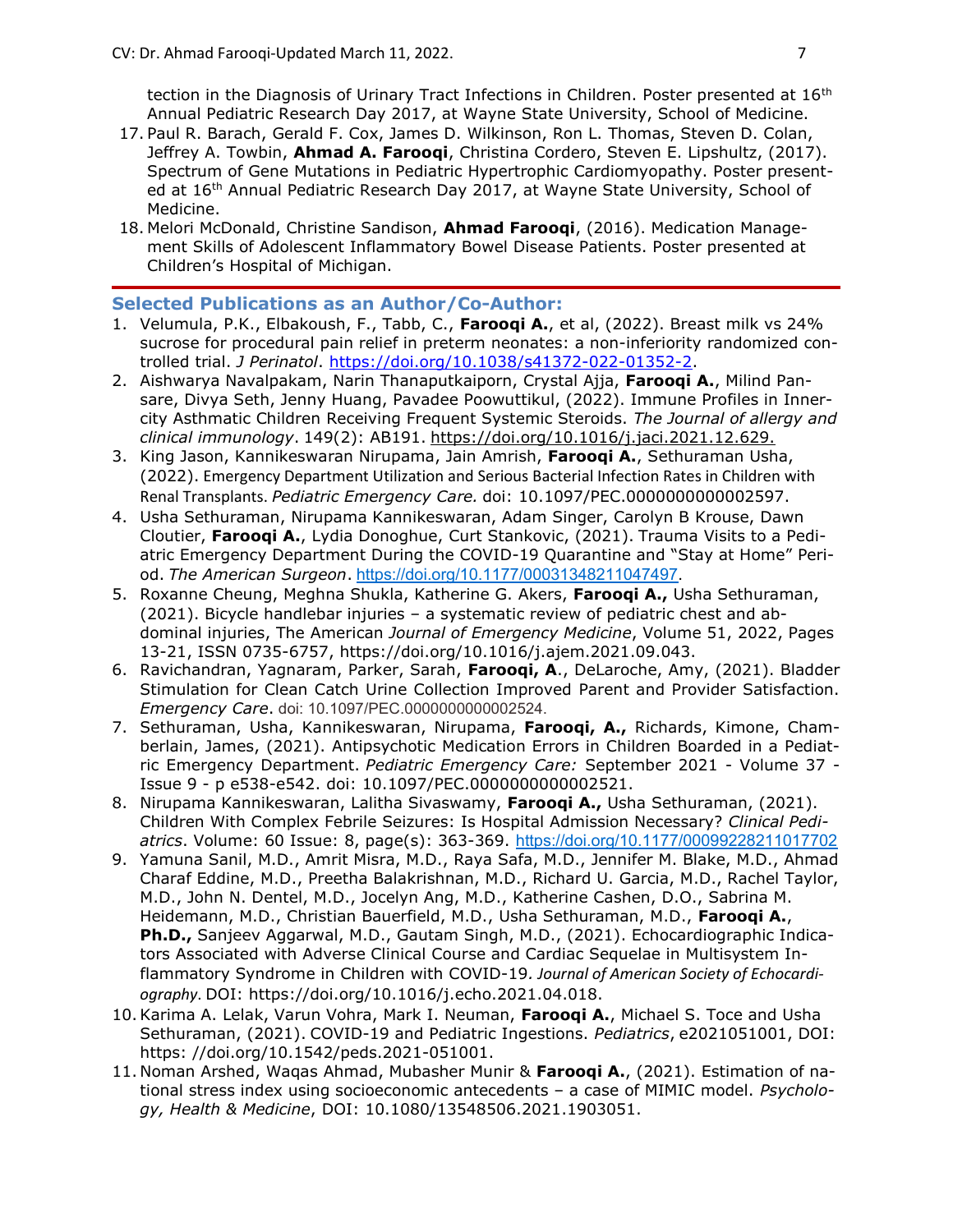- 12. Carolina Vega, Nirupama Kannikeswaran, Faroogi A., Rajan Arora, (2021). Toys and Toy Accessories Strike Back: Pediatric Injuries from Plush Toys, Toy Figurines, and Doll and Toy Accessories. Pediatric Emergency Care. DOI: 10.1097/PEC.0000000000002389.
- 13. Amarilis Martin, Peter T Rycus, Farooqi A., Katherine Cashen, (2021). Extracorporeal membrane oxygenation outcomes in children with Williams syndrome: a review of the ELSO registry. Perfusion. https://doi.org/10.1177/0267659121999299.
- 14. Nirupama Kannikeswaran, Lavina desai, Faroogi A., Lalitha Sivaswamy, (2021). Effectiveness of Standard Combination Therapy in Pediatric Migraine. Pediatric Neurology, 116,68-73.
- 15. Rita Haddad, Sarah Parker, Faroogi A., Amy M DeLaroche (2021). Diagnostic Evaluation Low Yield for Patients with a Lower-Risk Brief Resolved Unexplained Event. Global Pediatric Health. https://doi.org/10.1177/2333794X20967586.
- 16. Farooqi A., & Ronald Thomas, (2020). Simulation and comparison of Theil Sen Regression, Theil Sen Siegel Regression, and Quantile Regression with outliers. Proc. 15th Islamic Countries Conference on Statistical Sciences Lahore, Pakistan. Vol. 34, pp. 1-14.
- 17. Jenny Huang, Bani Kaur, Faroogi A., Tayaba Miah, Eric McGrath, Divya Seth, Elizabeth Secord, and Pavadee Poowuttikul, (2020). Elevated Glycated Hemoglobin Is Associated with Reduced Antibody Responses to Vaccinations in Children. Pediatric Allergy, Immunology, and Pulmonology. https://doi.org/10.1089/ped.2020.1308.
- 18. Chelsey Yurkovich, Dena Nazer, Ahmad Farooqi, Nirupama Kannikeswaran (2020). Does Postmortem Imaging Provide Additional Findings After Unexpected Deaths in Infants and Children? Pediatric Emergency Care. DOI: 10.1097/pec.0000000000002268 PMID: 33105461.
- 19. Prashant Agarwal, Amit Sharma, Faroogi A., & Girija Natarajan, (2020). Impact of different cord clamping strategies on short term neuro monitoring among preterm infants: a randomized, controlled trial. Journal of Perinatology, DOI:10.1038/s41372020-0684-3.
- 20. Nehal Patel, Faroogi A., Callaghan Michael & Usha Sethuraman, (2020). Tract Infection in Febrile Children with Sickle Cell Disease Who Present to the Emergency Room with Fever. Journal of Clinical Medicine 9(5):1531.
- 21. Amy M. DeLaroche, Rita Haddad, Faroogi A., Robert E. Sapién & Joel S. Tieder, (2020). Outcome Prediction of Higher-Risk Brief Resolved Unexplained Events. Hospital Pediatrics, 10 (4) 303-310; DOI: https://doi.org/10.1542/hpeds.2019-0195.
- 22. Kim, Ji-Yeon; Sarnaik, Ajit; Farooqi A., Casen, Katherine, (2020). Contemporary feeding practices in postoperative patients with congenital heart disease. Critical Care Medicine. Volume 48 - Issue 1 - p 66.
- 23. Farooqi A., (2019). Application of latent growth modeling on mother-reported monitoring, Journal of Applied Structural Equation Modeling: 3(2), 1-8.
- 24. Gracia De Jong MD., Nirupama Kannikeswaran MD., Amy Delaroche MBBS., Faroogi A., PhD., Lalitha Sivaswamy MD., (2019). Rapid Sequence MRI Protocol in the Evaluation of Pediatric Brain Attacks., Pediatric Neurology., https://doi.org/10.1016/ j.pediatrneurol.2019.12.007.
- 25. Jennifer R Noble., MD; Bradley Zarling., MD; Thomas Geesey., BS; Erich Smith., BA; Faroogi A., MPhil; Walid Yassir., MD; Usha Sethuraman., MD. (2019). Title: Analgesia Use in Children with Acute Long Bone Fractures in the Pediatric Emergency Department. Journal of Emergency Medicine. DOI: 10.1016/j.jemermed.2019.09.018.
- 26. Radhika Gutta BS., Kelly J. Valentini BS., Gunjanpreet Kaur MBBS., Faroogi A., MPhil., Lalitha Sivaswamy MD., (2019). Management of Childhood Migraine by Headache Specialist vs Non-Headache Specialists., The Journal of Head and Face Pain: https://doi.org/10.1111/head.13660.
- 27. Thomas Czolgosz, Katherine Cashen, Farooqi A., Nirupama Kannikeswaran, (2019). Delayed Admissions to the Pediatric Intensive Care Unit: Progression of Disease or Errors in Emergency Department Management. Pediatric emergency care: 35(8), 568-574.
- 28. M Luetje, N Kannikeswaran, R Arora, B Wang, Faroogi A., & L Sivaswamy, (2019). Utility of Neuroimaging in Children Presenting to a Pediatric Emergency Department with